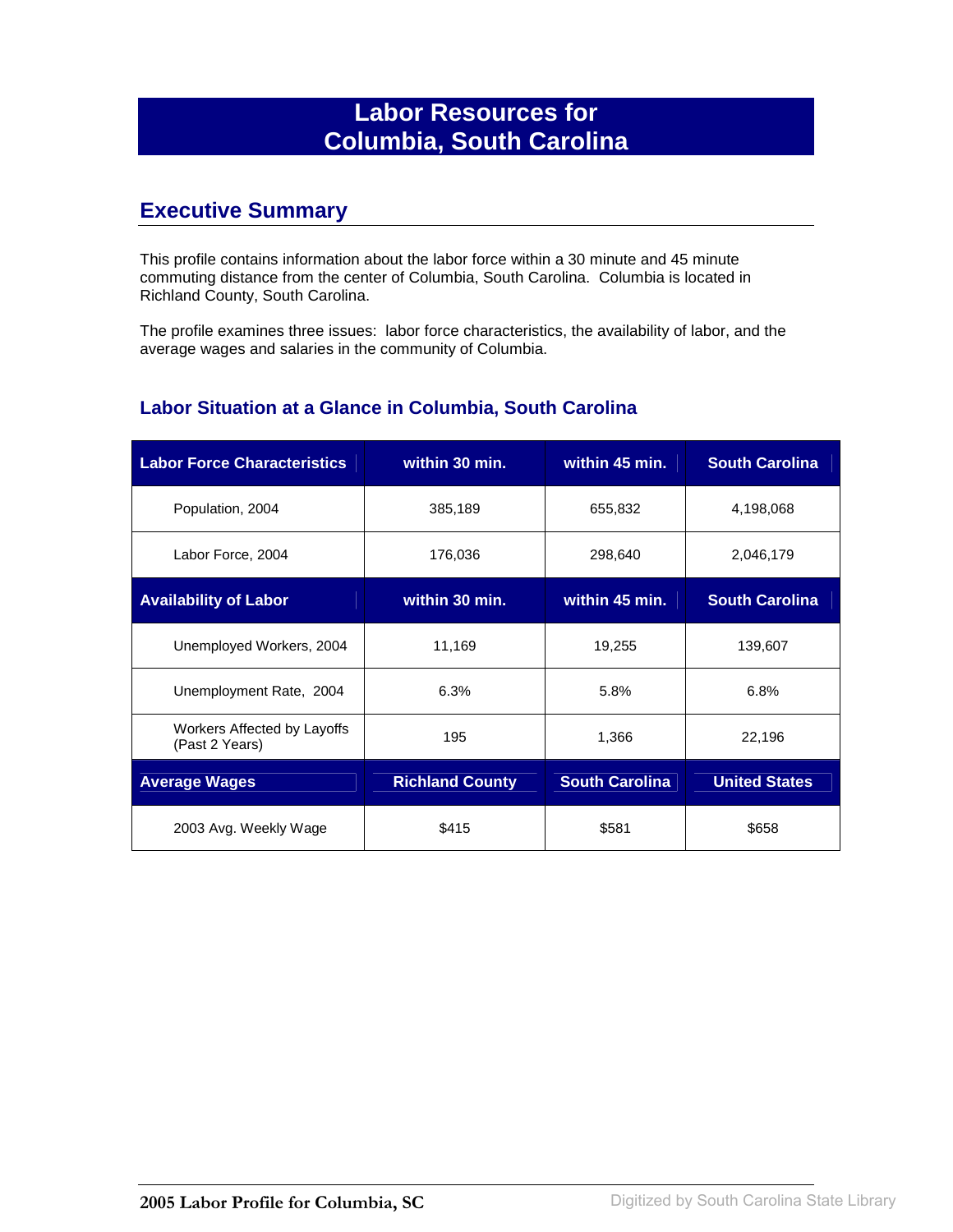# **Labor Force Characteristics for Columbia, South Carolina**

The composition and size of a community's labor force is linked very closely with demographic and economic conditions and trends in the region. The following labor force profile provides basic information on the population base and labor force characteristics so that the reader can better assess labor force conditions in the community.

| <b>Labor Force</b>                 |                              |                                                |                          |  |
|------------------------------------|------------------------------|------------------------------------------------|--------------------------|--|
|                                    | 30 min.<br><b>Drive time</b> | 45 min.<br><b>Drive time</b>                   | <b>South</b><br>Carolina |  |
| Labor Force<br>2004                | 176,036                      | 298,640                                        | 2,046,179                |  |
| Change since<br>2000               | $-20,985$                    | -33,234                                        | 49,079                   |  |
|                                    |                              | <b>Population</b>                              |                          |  |
| Population 2004                    | 385,189                      | 655,832                                        | 4,198,068                |  |
| Change since<br>2000               | 8,309                        | 19,269                                         | 186,056                  |  |
| Projected<br>2010                  | 164,134                      | 414,787                                        | 4,446,704                |  |
|                                    |                              | <b>Gender Distribution</b>                     |                          |  |
| Male                               | 189,644                      | 321,749                                        | 2,040,261                |  |
| Female                             | 195,545                      | 334,082                                        | 2,132,454                |  |
|                                    |                              | <b>Age Distribution</b>                        |                          |  |
| Ages 20-34                         | 89,325                       | 146,440                                        | 875,330                  |  |
| Ages 35-49                         | 81,435                       | 137,489                                        | 925,330                  |  |
| Ages 50-64                         | 64,463                       | 111,986                                        | 739,980                  |  |
| $20 - 54$<br>*Prime Working<br>Age | 196,961                      | 328,936                                        | 2,084,880                |  |
|                                    |                              | <b>Highest Level of Educational Attainment</b> |                          |  |
| <b>High School</b>                 | 136,949                      | 227,725                                        | 778,054                  |  |
| Some College                       | 59,842                       | 106,762                                        | 500,194                  |  |
| Associate<br>Degree                | 25,451                       | 43,758                                         | 173,428                  |  |
| <b>Bachelors</b><br>Degree         | 44,290                       | 78,226                                         | 351,526                  |  |
| Post Bachelor                      | 17,744                       | 33,014                                         | 178,529                  |  |

\*Prime working age group: People between the ages of 18-54 are often referred to as the prime working age group. In staffing a new facility, prudent managers often prefer to staff its production work force with workers whose ages form a normal distribution curve. This provides for stability, flexibility and continuity of knowledge.

Source: 2004 Estimates Based on 2000 U.S. Census of Population and Woods and Poole, 2003 Edition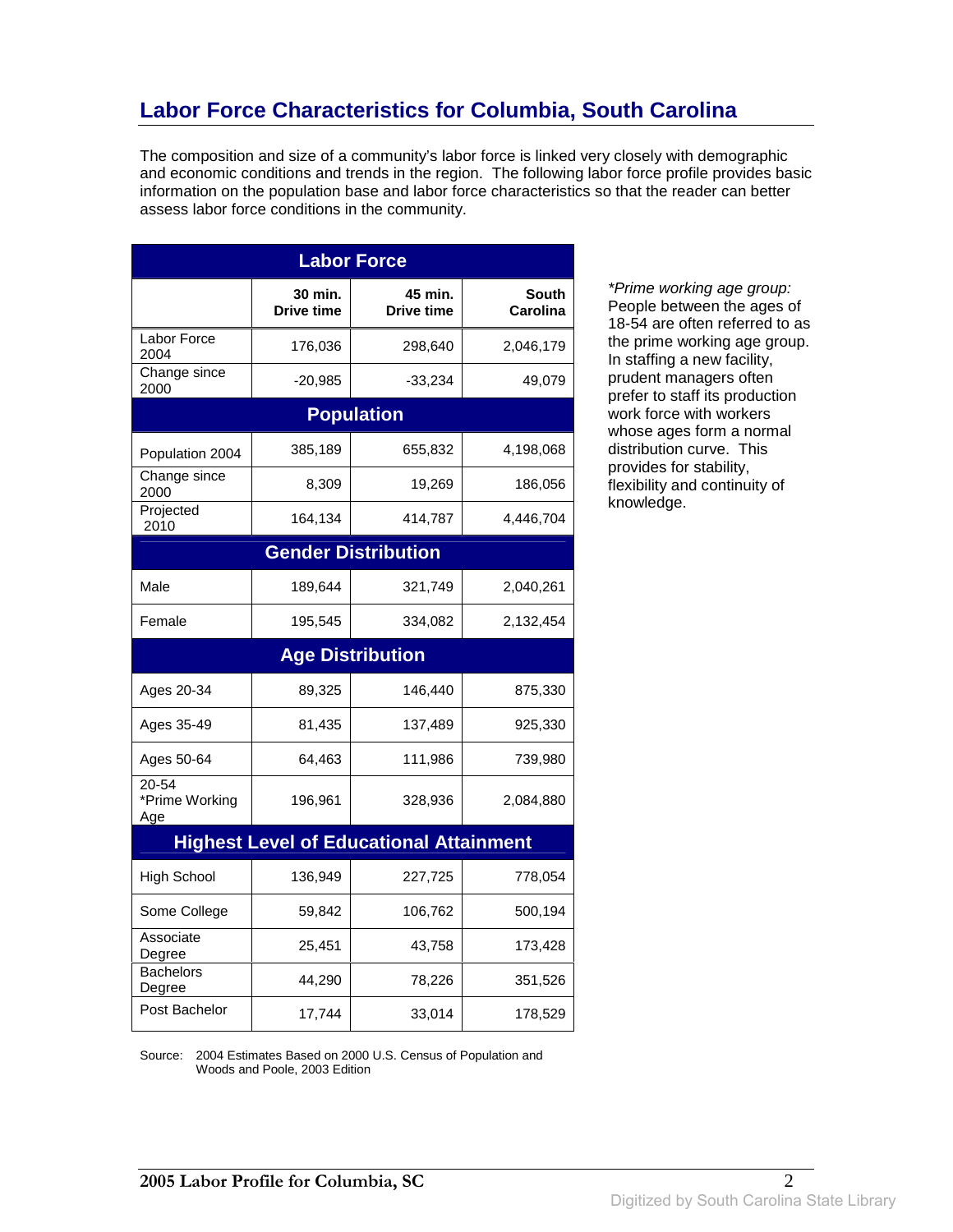# **Employment Characteristics for Columbia, South Carolina**

| <b>Total Employment</b>                                                     |         |         |           |  |
|-----------------------------------------------------------------------------|---------|---------|-----------|--|
| 30 min.<br>South<br>45 min.<br>Drive time<br>Carolina<br>Drive time<br>Year |         |         |           |  |
| 2004                                                                        | 164.867 | 279,385 | 1,906,571 |  |

Total Employment data include all full and part-time wage and salaried workers in the area. These people may or may not reside in the area.

| <b>Monthly Employment by Sector</b><br><b>In Richland County</b>                                                            |                   |            |                 |  |  |
|-----------------------------------------------------------------------------------------------------------------------------|-------------------|------------|-----------------|--|--|
| Sector                                                                                                                      | 30 min.           | 45 min.    |                 |  |  |
|                                                                                                                             | Drive time<br>444 | Drive time | South Carolina  |  |  |
| Agriculture, Forestry, Fishing and Hunting                                                                                  |                   | 1,043      | 12,379          |  |  |
| <b>Mining</b><br><b>Utilities</b>                                                                                           | 78<br>343         | 187<br>704 | 1,603<br>11,891 |  |  |
| <b>Construction</b>                                                                                                         | 4,138             | 10,145     | 111,730         |  |  |
| <b>Manufacturing</b>                                                                                                        | 8,622             | 25,128     | 275,573         |  |  |
| Wood product manufacturing                                                                                                  | 170               | 415        | 8,371           |  |  |
| Nonmetallic mineral product manufacturing                                                                                   | 140               | 522        | 9,155           |  |  |
| Primary metal manufacturing                                                                                                 |                   | 50         | 6,317           |  |  |
| Fabricated metal product manufacturing                                                                                      | 768               | 2,094      | 27,357          |  |  |
| Machinery manufacturing                                                                                                     | 367               | 1,419      | 21,278          |  |  |
| Computer and electronic product<br>manufacturing                                                                            | 563               | 1,119      | 7,666           |  |  |
| Electrical equipment and appliance mfg.                                                                                     |                   | 184        | 10,748          |  |  |
| Transportation equipment manufacturing                                                                                      | 399               | 1,935      | 30,932          |  |  |
| Furniture and related product manufacturing                                                                                 | 51                | 141        | 4,225           |  |  |
| Miscellaneous manufacturing                                                                                                 | 139               | 657        | 7,846           |  |  |
| Food manufacturing                                                                                                          | 1,250             | 2,427      | 17,832          |  |  |
| Beverage and tobacco product<br>manufacturing                                                                               |                   |            | 1,445           |  |  |
| Textile mills                                                                                                               | 352               | 2,171      | 40,207          |  |  |
| Textile product mills                                                                                                       | 54                | 305        | 9,724           |  |  |
| Apparel manufacturing                                                                                                       | 6                 | 66         | 5,321           |  |  |
| Paper manufacturing                                                                                                         | 227               | 590        | 14,710          |  |  |
| Printing and related support activities                                                                                     | 339               | 780        | 7,327           |  |  |
| Petroleum and coal products manufacturing                                                                                   |                   |            | 288             |  |  |
| Chemical manufacturing                                                                                                      | 101               | 850        | 21,659          |  |  |
| Plastics and rubber products manufacturing                                                                                  | 15                | 566        | 23,054          |  |  |
| <b>Wholesale Trade</b>                                                                                                      | 2,605             | 5,989      | 62,523          |  |  |
| <b>Retail Trade</b>                                                                                                         | 7,059             | 17,588     | 224,031         |  |  |
| <b>Transportation and Warehousing</b>                                                                                       | 2,250             | 4,709      | 46,941          |  |  |
| <b>Education and Health Services</b>                                                                                        | 10,277            | 24,442     | 156,232         |  |  |
| <b>Leisure and Hospitality</b>                                                                                              | 4,838             | 12,383     | 192,748         |  |  |
| <b>Professional and Business Services</b><br>10,448<br>186,481<br>3,763<br>2003 Covered Weges, SC Employment Sequrities Co. |                   |            |                 |  |  |

Source: 2003 Covered Wages, SC Employment Securities Commission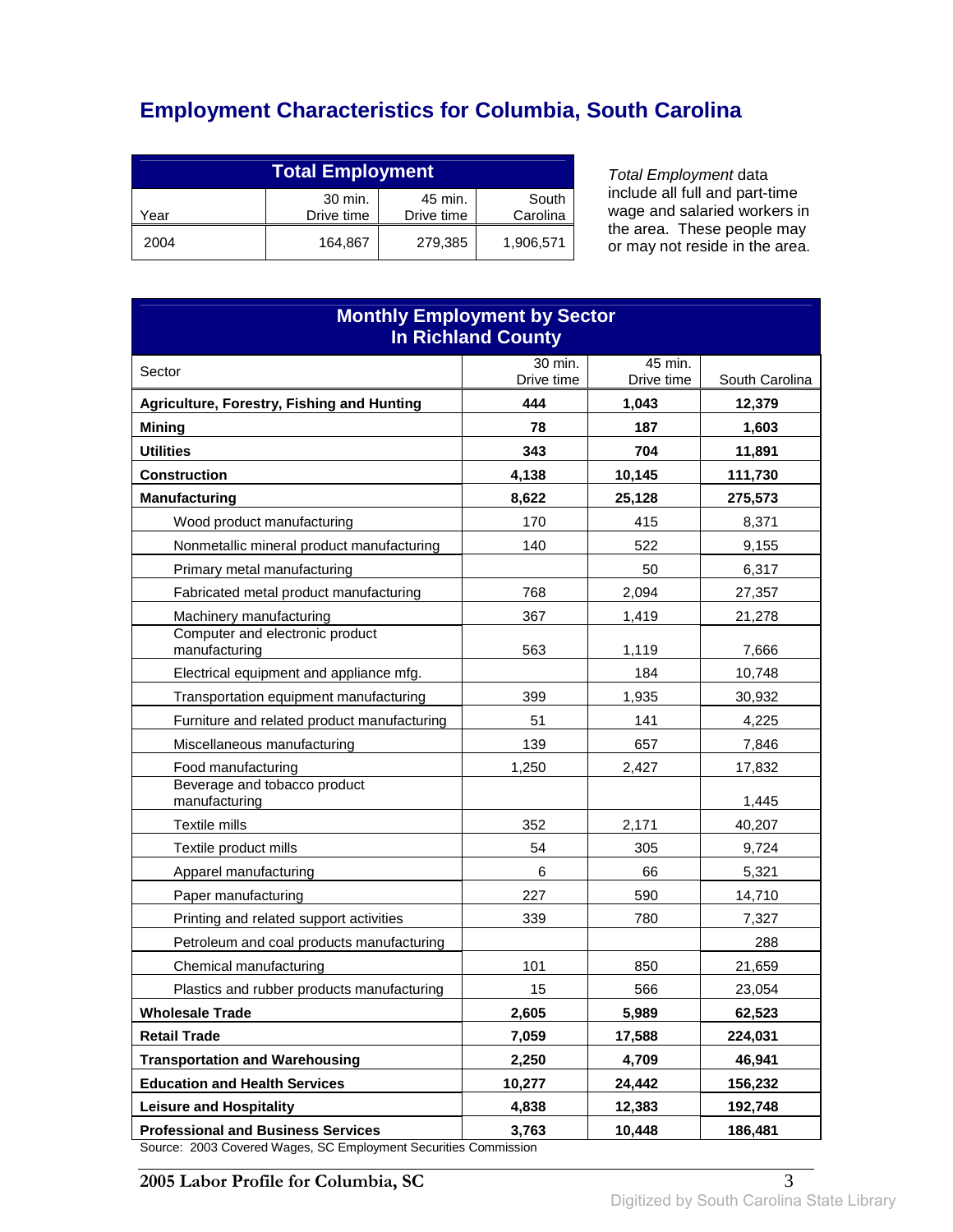| <b>Largest Industries by Total Employment</b><br><b>In Richland County</b> |                |                                             |            |           |  |
|----------------------------------------------------------------------------|----------------|---------------------------------------------|------------|-----------|--|
| <b>Company Name</b>                                                        | City           | <b>Primary Product/Service</b>              | Employment | Date Est. |  |
| <b>SCANA Corporation</b>                                                   | Columbia       | Electric services                           | 5,000      | 1846      |  |
| Blue Cross & Blue Shield<br>of SC                                          | Columbia       | Health insurance &<br>administration        | 2,000      | 1946      |  |
| <b>Computer Sciences Corp</b><br>(CSC)                                     | Blythewood     | Consulting services                         | 1,100      | 1974      |  |
| <b>Westinghouse Electric</b><br>Corp                                       | Columbia       | Nuclear fuel assemblies                     | 1,059      | 1968      |  |
| Colonial Life & Accident<br>Insurance                                      | Columbia       | Accident & health insurance                 | 1,000      | 1939      |  |
| <b>Bose Corp</b>                                                           | Blythewood     | Radios                                      | 960        | 1995      |  |
| <b>International Paper</b>                                                 | Eastover       | Fine paper                                  | 726        | 1983      |  |
| Schneider Electric-Square<br>D Co                                          | <b>Hopkins</b> | Industrial electrical controls              | 565        | 1972      |  |
| The State-Record<br>Company                                                | Columbia       | Newspapers & business services              | 500        | 1891      |  |
| <b>Siemens Diesel Systems</b><br>Technology                                | Blythewood     | Diesel injectors                            | 490        | 1999      |  |
| Intertape Polymer Group                                                    | Columbia       | Pressure sensitive tapes                    | 425        | 1951      |  |
| <b>Indus Utility Systems</b>                                               | Columbia       | Computer software                           | 413        | 1973      |  |
| FN Manufacturing Inc                                                       | Columbia       | Handguns                                    | 375        | 1980      |  |
| Spirax Sarco Inc                                                           | Blythewood     | Steam systems                               | 317        | 1998      |  |
| <b>Consolidated Systems Inc Columbia</b>                                   |                | Roof & floor deck centering                 | 300        | 1957      |  |
| <b>Companion Professional</b><br>Services                                  | Columbia       | IT placement                                | 300        | 1976      |  |
| <b>Hanson Brick</b>                                                        | Columbia       | Clay face brick                             | 300        | 1919      |  |
| <b>Belk Distribution Center</b>                                            | Blythewood     | Department store goods<br>distribution      | 299        | 2000      |  |
| <b>GKN Driveline</b>                                                       | Columbia       | Automotive wheel & main drive<br>assemblies | 290        | 1986      |  |
| Shakespeare Co-<br>Monofilament Div                                        | Columbia       | Polyester/nylon monofilaments               | 275        | 1956      |  |

#### **Employer-Employee Relationship**

Employer-employee relations in South Carolina are very stable and the state consistently ranks as one of the least unionized in the nation. In 2004, only 4.5 percent of the state's workers were members of a labor union. Additionally, the state has consistently had one of the lowest work stoppage rates in the United States. On average, less than .01 percent of working time was lost due to strikes in manufacturing and non-manufacturing industries combined.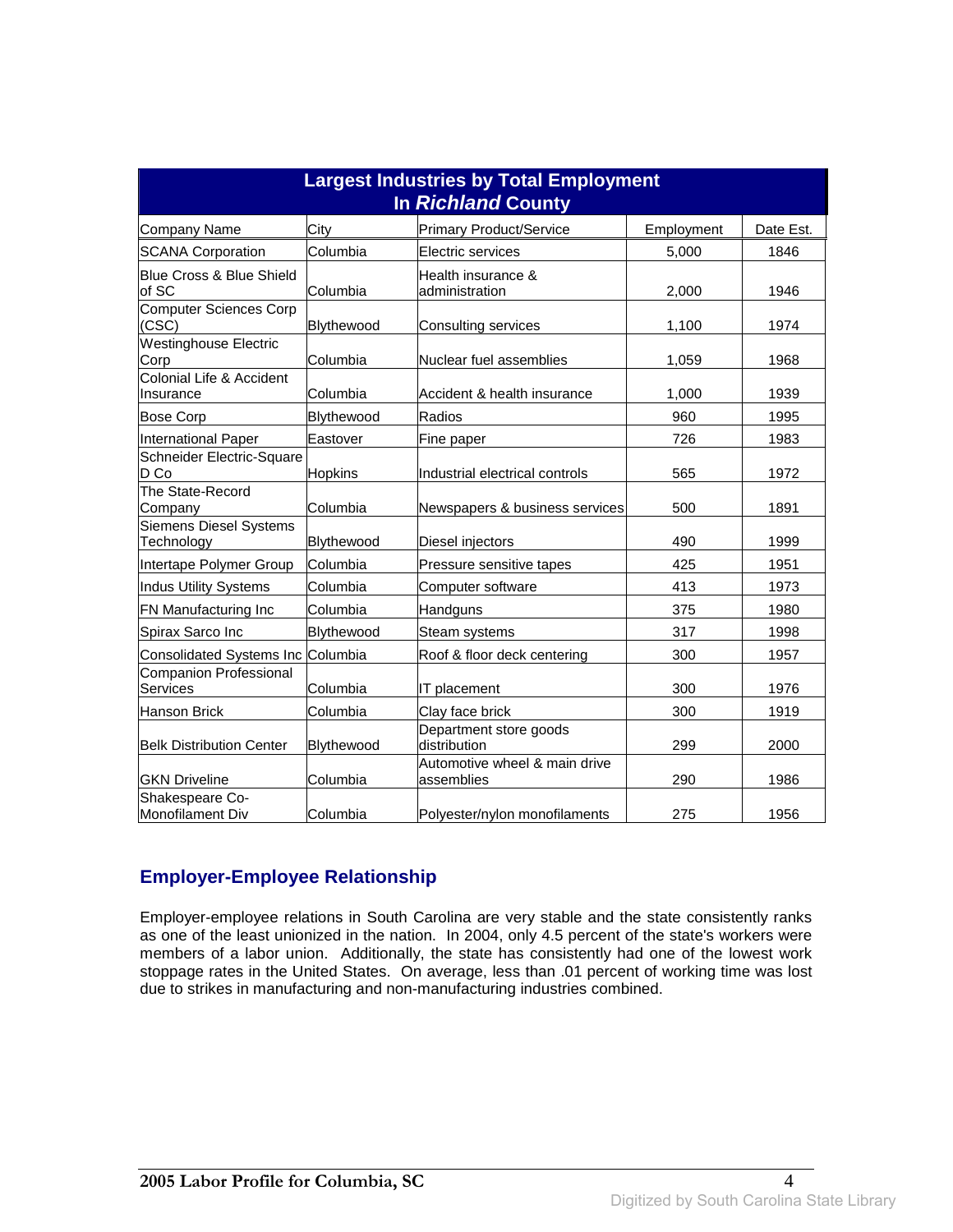| <b>Labor Force Participation &amp; Unemployment</b> |  |
|-----------------------------------------------------|--|
|-----------------------------------------------------|--|

| <b>Labor Force Participation &amp; Unemployment</b> |                       |                       |                |  |
|-----------------------------------------------------|-----------------------|-----------------------|----------------|--|
| Year                                                | 30 min.<br>Drive time | 45 min.<br>Drive time | South Carolina |  |
| Labor Force<br>(2004)                               | 176,036               | 298.640               | 2,046,179      |  |
| Labor Force<br>Change from 2000                     | $-20,985$             | $-33,234$             | 49.079         |  |
| Labor Force<br><b>Participation Rate</b>            | 46%                   | 46%                   | 49%            |  |
| Unemploy-<br>ment (2004)                            | 11,169                | 19,255                | 139.607        |  |
| Unemployment<br>Rate                                | 6.3%                  | 5.8%                  | 6.8%           |  |

The labor force participation rate is the percentage which results from dividing the labor force count by the total population.

Unemployment reflects the total number of persons who do not have a job and are actively seeking employment.

### **Other Potential Sources of Labor Supply**

| <b>Total Jobs Lost</b><br><b>Due to Mass Closings and Layoffs</b><br><b>Past Two Years</b> |                       |                       |                |
|--------------------------------------------------------------------------------------------|-----------------------|-----------------------|----------------|
| Sector                                                                                     | 30 min.<br>Drive time | 45 min.<br>Drive time | South Carolina |
| Total                                                                                      | 195                   | 1,366                 | 22,196         |
| Manufacturing                                                                              | 136                   | 1,204                 | 19,196         |
| <b>Distribution</b>                                                                        | 58                    | 126                   | 1,213          |
| Service                                                                                    | 1                     | 36                    | 1,745          |
| Other                                                                                      |                       |                       | 42             |

Recent closings and layoffs are a rich source of skilled and experienced labor for companies seeking to locate or expand in a given area. Industries in which layoffs and closings occur can provide some indication of the skills and knowledge-base of many unemployed and underemployed workers in a region.

| <b>Commuters to Other Areas</b> |                       |                       |                |
|---------------------------------|-----------------------|-----------------------|----------------|
|                                 | 30 min.<br>Drive time | 45 min.<br>Drive time | South Carolina |
| Commuters to<br>other areas     | 49,500                | 92,113                | 31,833         |

Source: 2000 U.S. Census of Population

 Workers commuting to places outside their residence are a significant source of experienced labor for new and expanding industries. These workers may be willing to consider an opportunity for employment nearer their place of residence.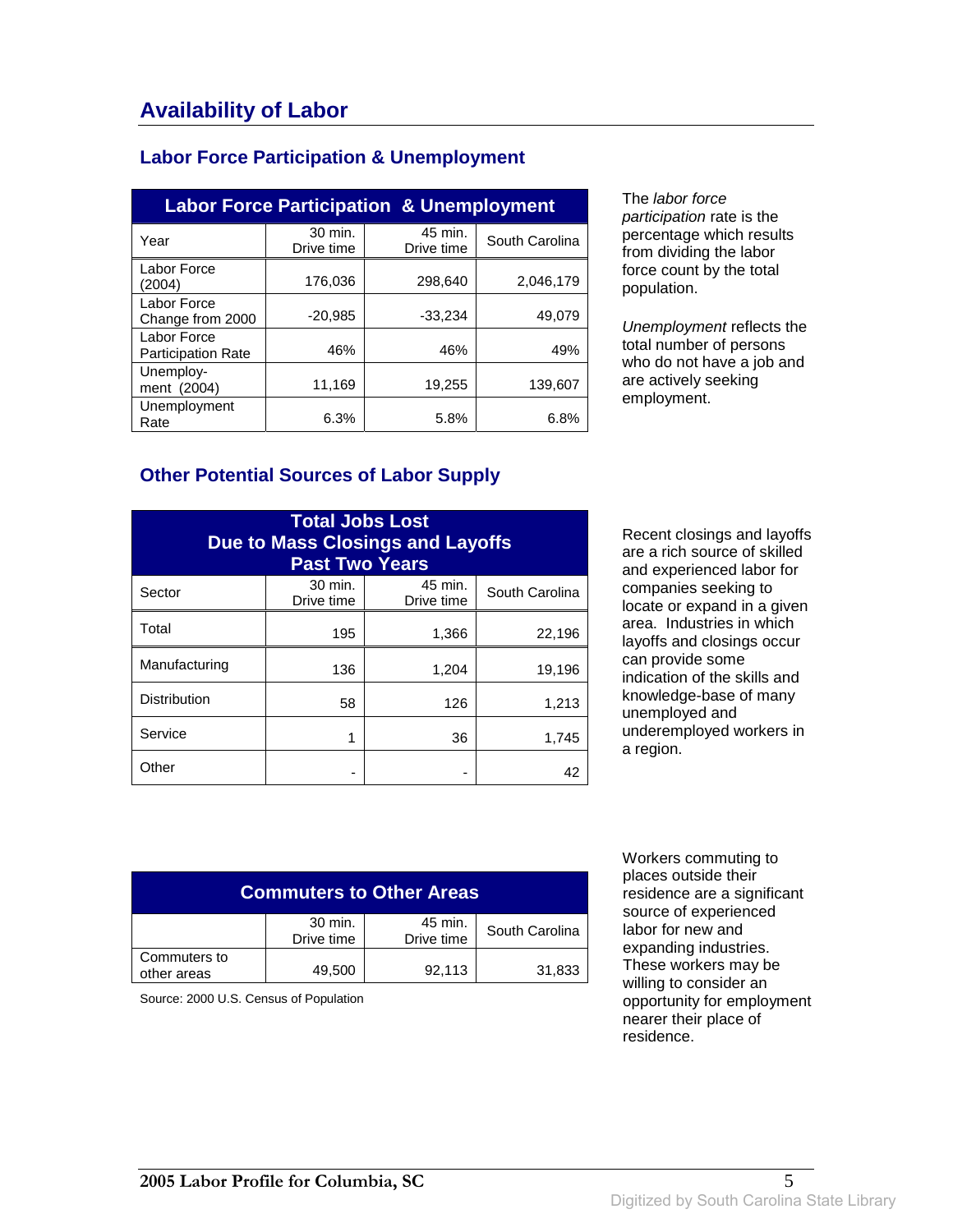### **Recent Graduates of South Carolina's Colleges and Universities**

| <b>Certificates/Degrees Conferred</b><br><b>From Technical Colleges</b><br>in Select Degrees Within 45 Minute Drive Time of Richland County, SC |        |  |
|-------------------------------------------------------------------------------------------------------------------------------------------------|--------|--|
| Two Year Certificates Conferred<br>Degree Area<br>2002 - 2004                                                                                   |        |  |
| Computer and Information Sciences (Total)                                                                                                       | 381    |  |
| Data Processing Technology                                                                                                                      | 180    |  |
| Engineering Technologies (Total)                                                                                                                | 154    |  |
| Electrical , Electronic & Communications                                                                                                        | 68     |  |
| Mechanical Engineering/Tech                                                                                                                     | $\ast$ |  |
| Mechanic & Repair Technologies (Total)                                                                                                          | 334    |  |
| Industrial Electronics                                                                                                                          | 44     |  |
| <b>HVAC</b>                                                                                                                                     | 50     |  |
| Precision Production (Total)                                                                                                                    | 131    |  |
| Machine Tool Technology/Machinist                                                                                                               | 97     |  |

| <b>Graduation From South Carolina's</b><br><b>Four Year Colleges and Universities</b><br><b>In Select Degrees</b> |                  |                               |  |  |
|-------------------------------------------------------------------------------------------------------------------|------------------|-------------------------------|--|--|
|                                                                                                                   |                  | Degrees Conferred (2002-2004) |  |  |
|                                                                                                                   | <b>Bachelors</b> | Post- Grad                    |  |  |
| Computer and Information<br>Science (Total)                                                                       | 910              | 108                           |  |  |
| <b>Computer Engineering</b>                                                                                       | 150              | 149                           |  |  |
| <b>Computer Programming</b>                                                                                       | 12               | 5                             |  |  |
| Engineering & Related<br>Technologies (Total)                                                                     | 1,316            | 786                           |  |  |
| <b>Chemical Engineering</b>                                                                                       | 136              | 38                            |  |  |
| <b>Electrical Engineering</b>                                                                                     | 257              | 150                           |  |  |
| Industrial Engineering                                                                                            | 78               | 44                            |  |  |
| <b>Mechanical Engineering</b>                                                                                     | 268              | 95                            |  |  |
| Business Admin &<br>Management                                                                                    | 4,754            | 1,018                         |  |  |
| International Business/Trade                                                                                      | 178              | 276                           |  |  |

Source: South Carolina Commission on Higher Education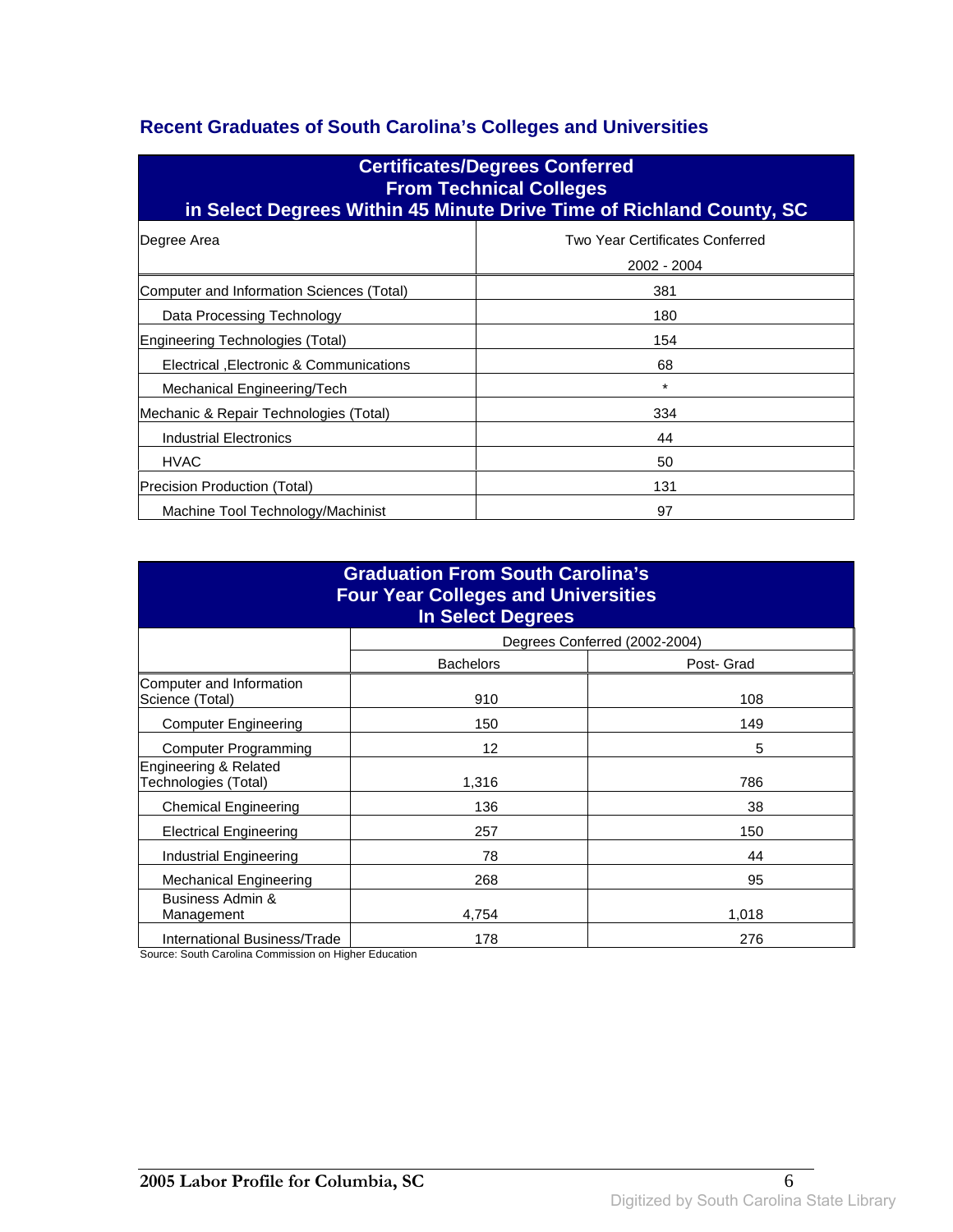## **Wages and Salaries**

| <b>Average Wage and Salary</b><br><b>Comparison</b> |                    |                |                      |
|-----------------------------------------------------|--------------------|----------------|----------------------|
| Sector                                              | Richland<br>County | South Carolina | <b>United States</b> |
| Avg. Weekly<br>Wages*                               | \$415              | \$581          | \$658                |
| Avg. Annual<br>Salary*                              | \$21,588           | \$30,240       | \$37,508             |
| Avg. Hourly Prod.<br>Wages**                        | N/A                | \$14.73        | \$16.14              |

\*Covered Wages and Employment, 2003, SC Employment Securities Commission

\*\* Employment & Earnings, 2004, U.S. Department of Labor

| <b>Average Annual Salary</b><br><b>Manufacturing Sectors, 2004</b> |                        |                |  |
|--------------------------------------------------------------------|------------------------|----------------|--|
| Sector                                                             | <b>Richland County</b> | South Carolina |  |
| <b>Manufacturing Total</b>                                         | \$22,372               | \$39,027       |  |
| Wood product                                                       | ***                    | \$30,808       |  |
| Nonmetallic mineral product                                        | ***                    | \$39,031       |  |
| Primary metal                                                      | ***                    | \$49,695       |  |
| Fabricated metal product                                           | ***                    | \$37,533       |  |
| Machinery                                                          | ***                    | \$39,952       |  |
| Computer and electronic product                                    | ***                    | \$40,186       |  |
| Electrical equipment and appliance                                 | ***                    | \$40,178       |  |
| Transportation equipment                                           | ***                    | \$44,099       |  |
| Furniture and related product                                      | ***                    | \$27,907       |  |
| Miscellaneous                                                      | ***                    | \$34,350       |  |
| Food                                                               | ***                    | \$26,620       |  |
| Beverage and tobacco product                                       | ***                    | \$35,765       |  |
| Textile mills                                                      | ***                    | \$31,898       |  |
| Textile product mills                                              | ***                    | \$25,618       |  |
| Apparel                                                            | ***                    | \$23,705       |  |
| Paper                                                              | ***                    | \$55,139       |  |
| Printing and related support<br>activities                         | ***                    | \$36,634       |  |
| Petroleum and coal products                                        | ***                    | \$49,113       |  |
| Chemical                                                           | ***                    | \$50,870       |  |
| Plastics and rubber products                                       | ***                    | \$46,620       |  |

\*\*\*Indicates data suppressed

Source: Covered Wages and Employment, SC Employment Securities Commission